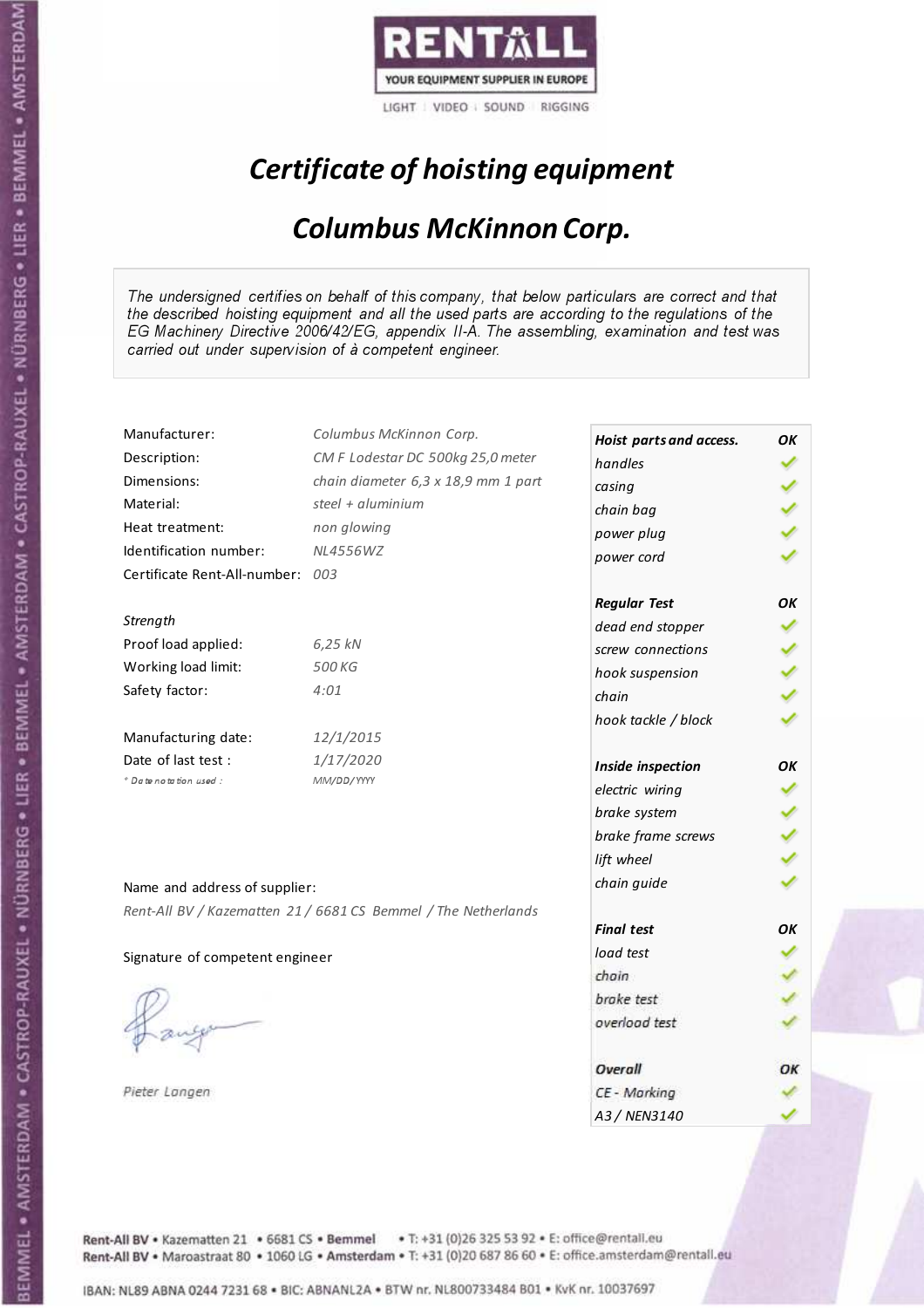

# Certificate of hoisting equipment

### Columbus McKinnon Corp.

The undersigned certifies on behalf of this company, that below particulars are correct and that the described hoisting equipment and all the used parts are according to the regulations of the EG Machinery Directive 2006/42/EG, appendix II-A. The assembling, examination and test was carried out under supervision of à competent engineer.

| Manufacturer:                    | Columbus McKinnon Corp.                                        | Hoist parts and access. | OK |
|----------------------------------|----------------------------------------------------------------|-------------------------|----|
| Description:                     | CM F Lodestar DC 500kg 25,0 meter                              | handles                 |    |
| Dimensions:                      | chain diameter 6,3 x 18,9 mm 1 part                            | casing                  |    |
| Material:                        | steel + aluminium                                              | chain bag               |    |
| Heat treatment:                  | non glowing                                                    | power plug              |    |
| Identification number:           | <b>NL4555WZ</b>                                                | power cord              |    |
| Certificate Rent-All-number: 006 |                                                                |                         |    |
|                                  |                                                                | <b>Regular Test</b>     | OK |
| Strength                         |                                                                | dead end stopper        |    |
| Proof load applied:              | 6,25 kN                                                        | screw connections       |    |
| Working load limit:              | 500 KG                                                         | hook suspension         |    |
| Safety factor:                   | 4:01                                                           | chain                   |    |
|                                  |                                                                | hook tackle / block     |    |
| Manufacturing date:              | 12/1/2015                                                      |                         |    |
| Date of last test:               | 1/17/2020                                                      | Inside inspection       | OK |
| + Date notation used:            | MM/DD/YYYY                                                     | electric wiring         |    |
|                                  |                                                                | brake system            |    |
|                                  |                                                                | brake frame screws      |    |
|                                  |                                                                | lift wheel              |    |
| Name and address of supplier:    |                                                                | chain guide             |    |
|                                  | Rent-All BV / Kazematten 21 / 6681 CS Bemmel / The Netherlands |                         |    |
|                                  |                                                                | <b>Final test</b>       | OΚ |
| Signature of competent engineer  |                                                                | load test               |    |
|                                  |                                                                | chain                   |    |
|                                  |                                                                | brake test              |    |
|                                  |                                                                | overload test           |    |
|                                  |                                                                |                         |    |
|                                  |                                                                | Overall                 | ОΚ |
| Pieter Langen                    |                                                                | CE - Marking            |    |
|                                  |                                                                | A3 / NEN3140            |    |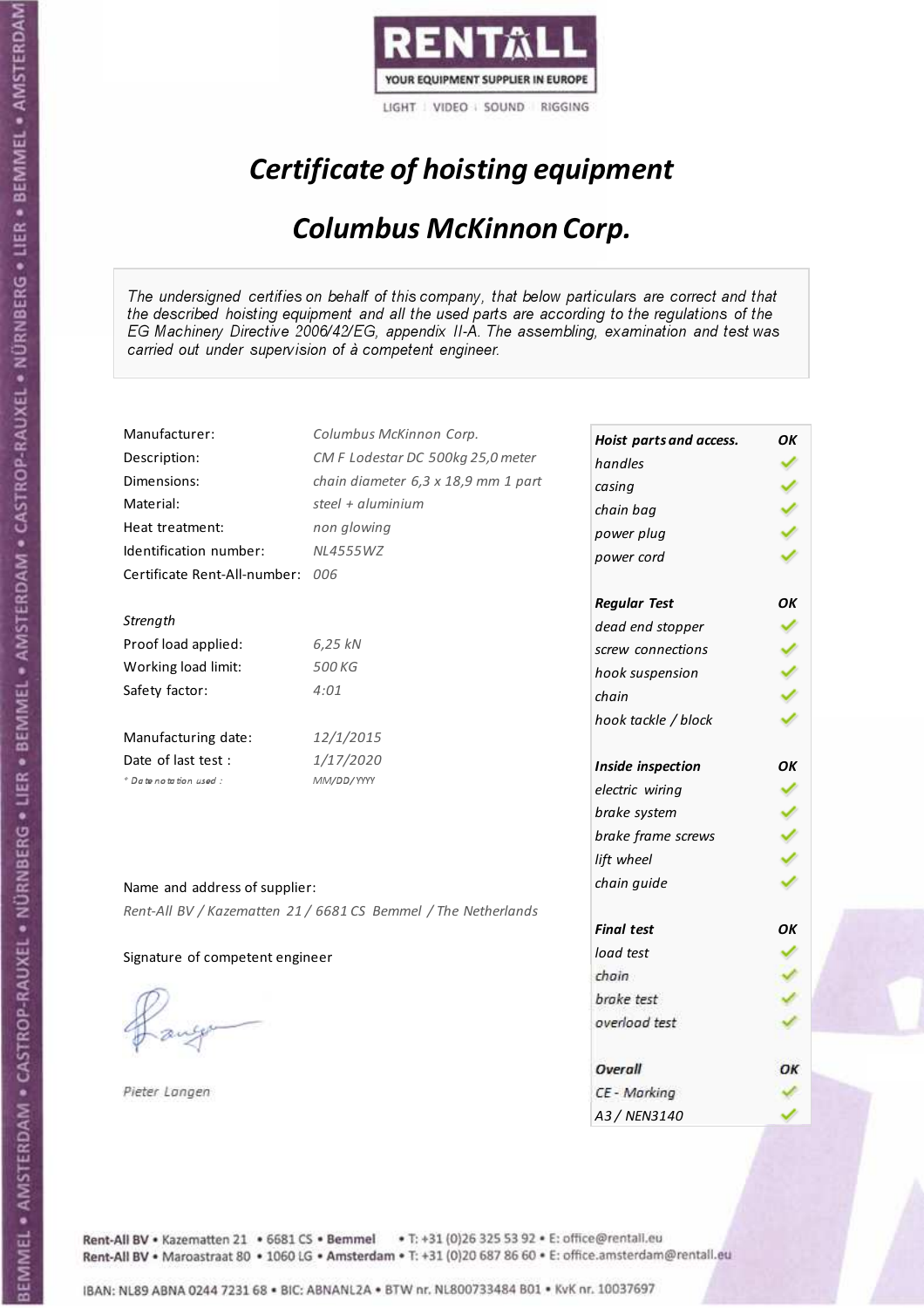

# Certificate of hoisting equipment

### Columbus McKinnon Corp.

The undersigned certifies on behalf of this company, that below particulars are correct and that the described hoisting equipment and all the used parts are according to the regulations of the EG Machinery Directive 2006/42/EG, appendix II-A. The assembling, examination and test was carried out under supervision of à competent engineer.

| Manufacturer:                    | Columbus McKinnon Corp.                                        | Hoist parts and access. | OK |
|----------------------------------|----------------------------------------------------------------|-------------------------|----|
| Description:                     | CM F Lodestar DC 500kg 25,0 meter                              | handles                 |    |
| Dimensions:                      | chain diameter 6,3 x 18,9 mm 1 part                            | casing                  |    |
| Material:                        | steel + aluminium                                              | chain bag               |    |
| Heat treatment:                  | non glowing                                                    | power plug              |    |
| Identification number:           | <b>NL4578WZ</b>                                                | power cord              |    |
| Certificate Rent-All-number: 007 |                                                                |                         |    |
|                                  |                                                                | <b>Regular Test</b>     | OK |
| Strength                         |                                                                | dead end stopper        |    |
| Proof load applied:              | 6,25 kN                                                        | screw connections       |    |
| Working load limit:              | 500 KG                                                         | hook suspension         |    |
| Safety factor:                   | 4:01                                                           | chain                   |    |
|                                  |                                                                | hook tackle / block     |    |
| Manufacturing date:              | 12/1/2015                                                      |                         |    |
| Date of last test :              | 1/17/2020                                                      | Inside inspection       | OΚ |
| + Date notation used:            | MM/DD/YYYY                                                     | electric wiring         |    |
|                                  |                                                                | brake system            |    |
|                                  |                                                                | brake frame screws      |    |
|                                  |                                                                | lift wheel              |    |
| Name and address of supplier:    |                                                                | chain guide             |    |
|                                  | Rent-All BV / Kazematten 21 / 6681 CS Bemmel / The Netherlands |                         |    |
|                                  |                                                                | <b>Final test</b>       | OK |
| Signature of competent engineer  |                                                                | load test               |    |
|                                  |                                                                | chain                   |    |
|                                  |                                                                | brake test              |    |
|                                  |                                                                | overload test           |    |
|                                  |                                                                |                         |    |
|                                  |                                                                | Overall                 | ОК |
| Pieter Langen                    |                                                                | CE - Marking            |    |
|                                  |                                                                | A3/NFN3140              |    |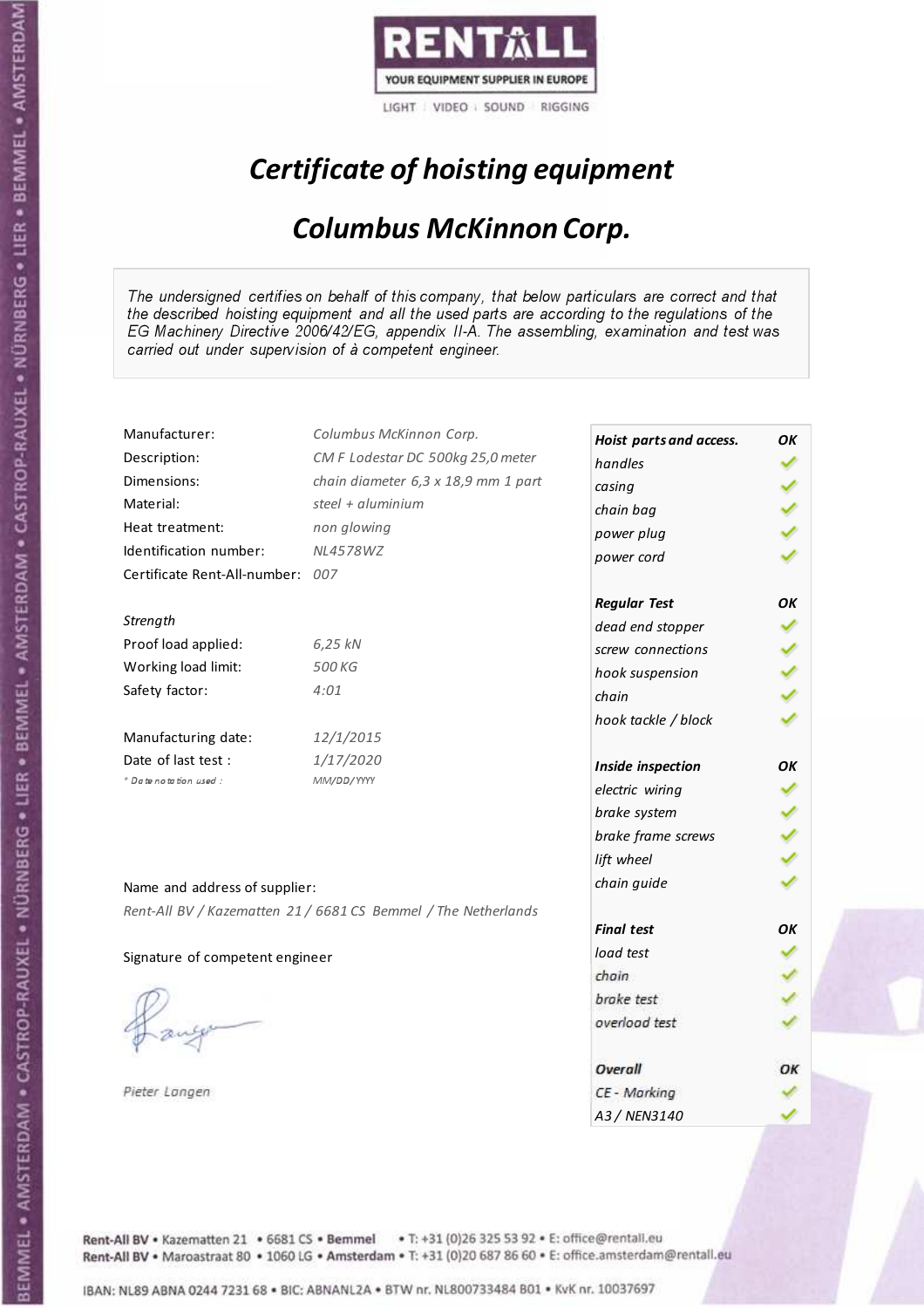

# Certificate of hoisting equipment

### Columbus McKinnon Corp.

The undersigned certifies on behalf of this company, that below particulars are correct and that the described hoisting equipment and all the used parts are according to the regulations of the EG Machinery Directive 2006/42/EG, appendix II-A. The assembling, examination and test was carried out under supervision of à competent engineer.

| Manufacturer:                    | Columbus McKinnon Corp.                                        | Hoist parts and access. | OK |
|----------------------------------|----------------------------------------------------------------|-------------------------|----|
| Description:                     | CM F Lodestar DC 500kg 25,0 meter                              | handles                 |    |
| Dimensions:                      | chain diameter 6,3 x 18,9 mm 1 part                            | casing                  |    |
| Material:                        | steel + aluminium                                              | chain bag               |    |
| Heat treatment:                  | non glowing                                                    | power plug              |    |
| Identification number:           | <b>NL4565WZ</b>                                                | power cord              |    |
| Certificate Rent-All-number: 010 |                                                                |                         |    |
|                                  |                                                                | <b>Regular Test</b>     | OK |
| Strength                         |                                                                | dead end stopper        |    |
| Proof load applied:              | 6,25 kN                                                        | screw connections       |    |
| Working load limit:              | 500 KG                                                         | hook suspension         |    |
| Safety factor:                   | 4:01                                                           | chain                   |    |
|                                  |                                                                | hook tackle / block     |    |
| Manufacturing date:              | 12/1/2015                                                      |                         |    |
| Date of last test:               | 1/17/2020                                                      | Inside inspection       | OΚ |
| * Date notation used :           | MM/DD/YYYY                                                     | electric wiring         |    |
|                                  |                                                                | brake system            |    |
|                                  |                                                                | brake frame screws      |    |
|                                  |                                                                | lift wheel              |    |
| Name and address of supplier:    |                                                                | chain guide             |    |
|                                  | Rent-All BV / Kazematten 21 / 6681 CS Bemmel / The Netherlands |                         |    |
|                                  |                                                                | <b>Final test</b>       | OK |
| Signature of competent engineer  |                                                                | load test               |    |
|                                  |                                                                | chain                   |    |
|                                  |                                                                | brake test              |    |
|                                  |                                                                | overload test           |    |
|                                  |                                                                |                         |    |
|                                  |                                                                | Overall                 | ОΚ |
| Pieter Langen                    |                                                                | CE - Marking            |    |
|                                  |                                                                | A3/NFN3140              |    |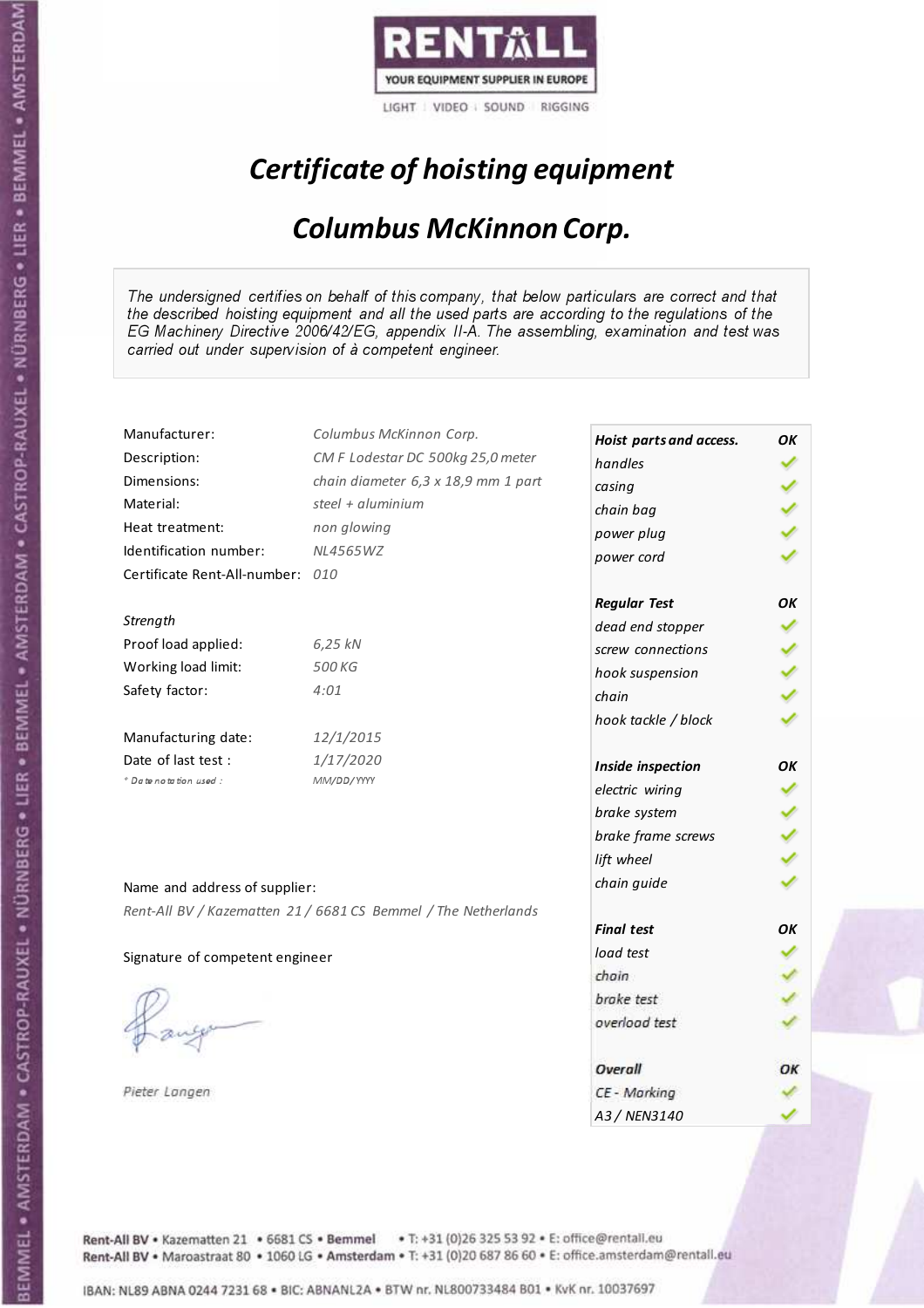

# Certificate of hoisting equipment

### Columbus McKinnon Corp.

The undersigned certifies on behalf of this company, that below particulars are correct and that the described hoisting equipment and all the used parts are according to the regulations of the EG Machinery Directive 2006/42/EG, appendix II-A. The assembling, examination and test was carried out under supervision of à competent engineer.

| Manufacturer:                    | Columbus McKinnon Corp.                                        | Hoist parts and access. | ΟK  |
|----------------------------------|----------------------------------------------------------------|-------------------------|-----|
| Description:                     | CM F Lodestar DC 500kg 25,0 meter                              | handles                 |     |
| Dimensions:                      | chain diameter 6,3 x 18,9 mm 1 part                            | casing                  |     |
| Material:                        | steel + aluminium                                              | chain bag               |     |
| Heat treatment:                  | non glowing                                                    | power plug              |     |
| Identification number:           | NL4563WZ                                                       | power cord              |     |
| Certificate Rent-All-number: 013 |                                                                |                         |     |
|                                  |                                                                | <b>Regular Test</b>     | ОΚ  |
| Strength                         |                                                                | dead end stopper        |     |
| Proof load applied:              | 6,25 kN                                                        | screw connections       |     |
| Working load limit:              | 500 KG                                                         | hook suspension         | くくく |
| Safety factor:                   | 4:01                                                           | chain                   |     |
|                                  |                                                                | hook tackle / block     |     |
| Manufacturing date:              | 12/1/2015                                                      |                         |     |
| Date of last test :              | 1/17/2020                                                      | Inside inspection       | ОΚ  |
| + Date notation used:            | MM/DD/YYYY                                                     | electric wiring         |     |
|                                  |                                                                | brake system            |     |
|                                  |                                                                | brake frame screws      |     |
|                                  |                                                                | lift wheel              |     |
| Name and address of supplier:    |                                                                | chain guide             |     |
|                                  | Rent-All BV / Kazematten 21 / 6681 CS Bemmel / The Netherlands |                         |     |
|                                  |                                                                | <b>Final test</b>       | OК  |
| Signature of competent engineer  |                                                                | load test               |     |
|                                  |                                                                | chain                   |     |
|                                  |                                                                | brake test              |     |
|                                  |                                                                | overload test           |     |
|                                  |                                                                | Overall                 | ОΚ  |
| Pieter Langen                    |                                                                | CE - Marking            |     |
|                                  |                                                                | A3 / NEN3140            |     |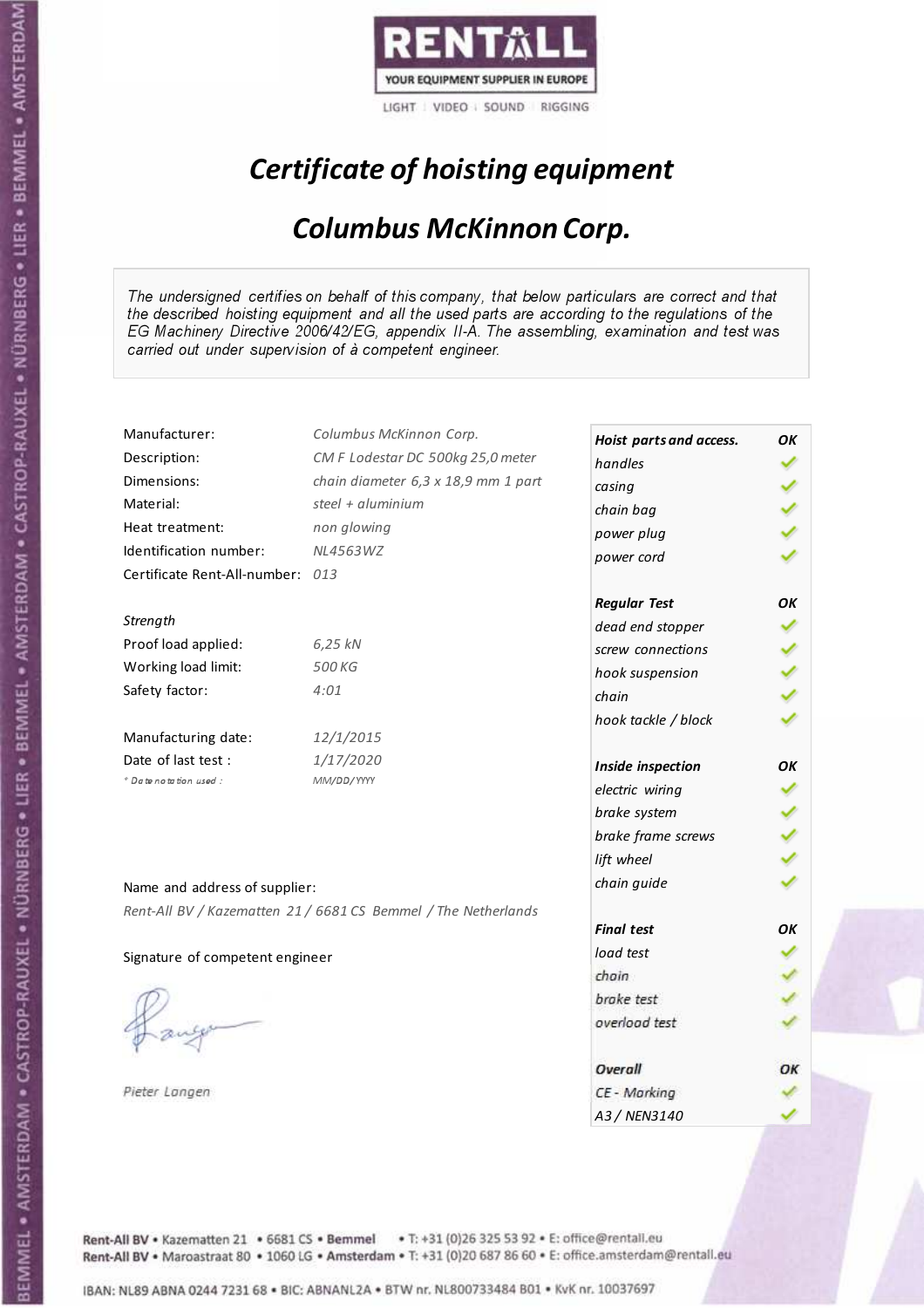

# Certificate of hoisting equipment

### Columbus McKinnon Corp.

The undersigned certifies on behalf of this company, that below particulars are correct and that the described hoisting equipment and all the used parts are according to the regulations of the EG Machinery Directive 2006/42/EG, appendix II-A. The assembling, examination and test was carried out under supervision of à competent engineer.

| Manufacturer:                    | Columbus McKinnon Corp.                                        | Hoist parts and access. | OK |
|----------------------------------|----------------------------------------------------------------|-------------------------|----|
| Description:                     | CM F Lodestar DC 500kg 25,0 meter                              | handles                 |    |
| Dimensions:                      | chain diameter 6,3 x 18,9 mm 1 part                            | casing                  |    |
| Material:                        | steel + aluminium                                              | chain bag               |    |
| Heat treatment:                  | non glowing                                                    | power plug              |    |
| Identification number:           | NL2905WX                                                       | power cord              |    |
| Certificate Rent-All-number: 021 |                                                                |                         |    |
|                                  |                                                                | <b>Regular Test</b>     | OK |
| Strength                         |                                                                | dead end stopper        |    |
| Proof load applied:              | 6,25 kN                                                        | screw connections       |    |
| Working load limit:              | 500 KG                                                         | hook suspension         |    |
| Safety factor:                   | 4:01                                                           | chain                   |    |
|                                  |                                                                | hook tackle / block     |    |
| Manufacturing date:              | 12/1/2015                                                      |                         |    |
| Date of last test :              | 1/17/2020                                                      | Inside inspection       | OK |
| + Date notation used:            | MM/DD/YYYY                                                     | electric wiring         |    |
|                                  |                                                                | brake system            |    |
|                                  |                                                                | brake frame screws      |    |
|                                  |                                                                | lift wheel              |    |
| Name and address of supplier:    |                                                                | chain guide             |    |
|                                  | Rent-All BV / Kazematten 21 / 6681 CS Bemmel / The Netherlands |                         |    |
|                                  |                                                                | <b>Final test</b>       | OK |
| Signature of competent engineer  |                                                                | load test               |    |
|                                  |                                                                | chain                   |    |
|                                  |                                                                | brake test              |    |
|                                  |                                                                | overload test           |    |
|                                  |                                                                |                         |    |
|                                  |                                                                | Overall                 | ОΚ |
| Pieter Langen                    |                                                                | CE - Marking            |    |
|                                  |                                                                | A3 / NEN3140            |    |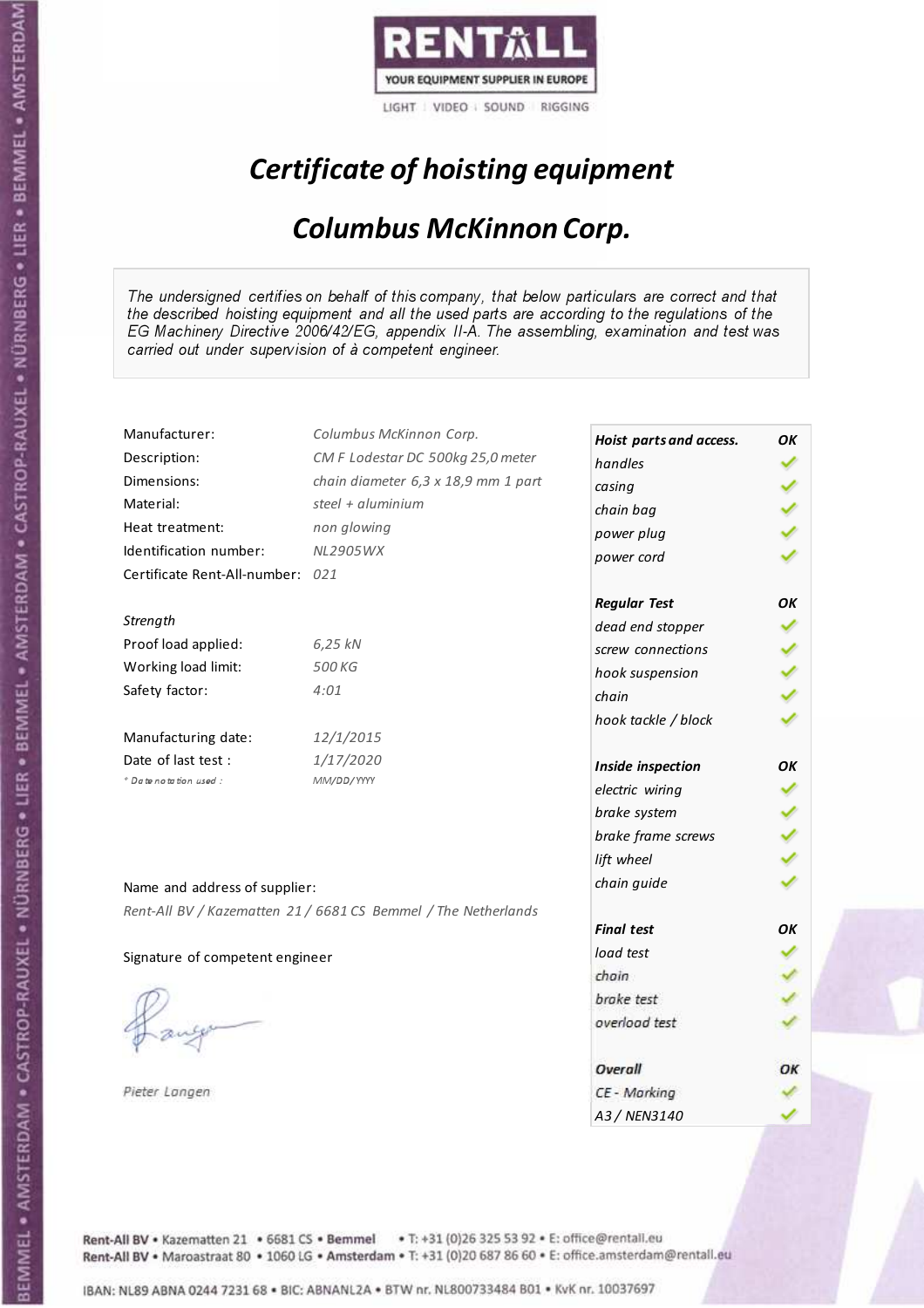

# Certificate of hoisting equipment

### Columbus McKinnon Corp.

The undersigned certifies on behalf of this company, that below particulars are correct and that the described hoisting equipment and all the used parts are according to the regulations of the EG Machinery Directive 2006/42/EG, appendix II-A. The assembling, examination and test was carried out under supervision of à competent engineer.

| Manufacturer:                    | Columbus McKinnon Corp.                                        | Hoist parts and access. | ΟK |
|----------------------------------|----------------------------------------------------------------|-------------------------|----|
| Description:                     | CM F Lodestar DC 500kg 25,0 meter                              | handles                 |    |
| Dimensions:                      | chain diameter 6,3 x 18,9 mm 1 part                            | casing                  |    |
| Material:                        | steel + aluminium                                              | chain bag               |    |
| Heat treatment:                  | non glowing                                                    | power plug              |    |
| Identification number:           | <b>NL1264XA</b>                                                | power cord              |    |
| Certificate Rent-All-number: 022 |                                                                |                         |    |
|                                  |                                                                | <b>Regular Test</b>     | ΟK |
| Strength                         |                                                                | dead end stopper        |    |
| Proof load applied:              | 6,25 kN                                                        | screw connections       |    |
| Working load limit:              | 500 KG                                                         | hook suspension         |    |
| Safety factor:                   | 4:01                                                           | chain                   |    |
|                                  |                                                                | hook tackle / block     |    |
| Manufacturing date:              | 12/1/2015                                                      |                         |    |
| Date of last test :              | 1/17/2020                                                      | Inside inspection       | OΚ |
| + Date notation used:            | MM/DD/YYYY                                                     | electric wiring         |    |
|                                  |                                                                | brake system            |    |
|                                  |                                                                | brake frame screws      |    |
|                                  |                                                                | lift wheel              |    |
| Name and address of supplier:    |                                                                | chain guide             |    |
|                                  | Rent-All BV / Kazematten 21 / 6681 CS Bemmel / The Netherlands |                         |    |
|                                  |                                                                | <b>Final test</b>       | OK |
| Signature of competent engineer  |                                                                | load test               |    |
|                                  |                                                                | chain                   |    |
|                                  |                                                                | brake test              |    |
|                                  |                                                                | overload test           |    |
|                                  |                                                                |                         |    |
|                                  |                                                                | Overall                 | ОΚ |
| Pieter Langen                    |                                                                | CE - Marking            |    |
|                                  |                                                                | A3 / NEN3140            |    |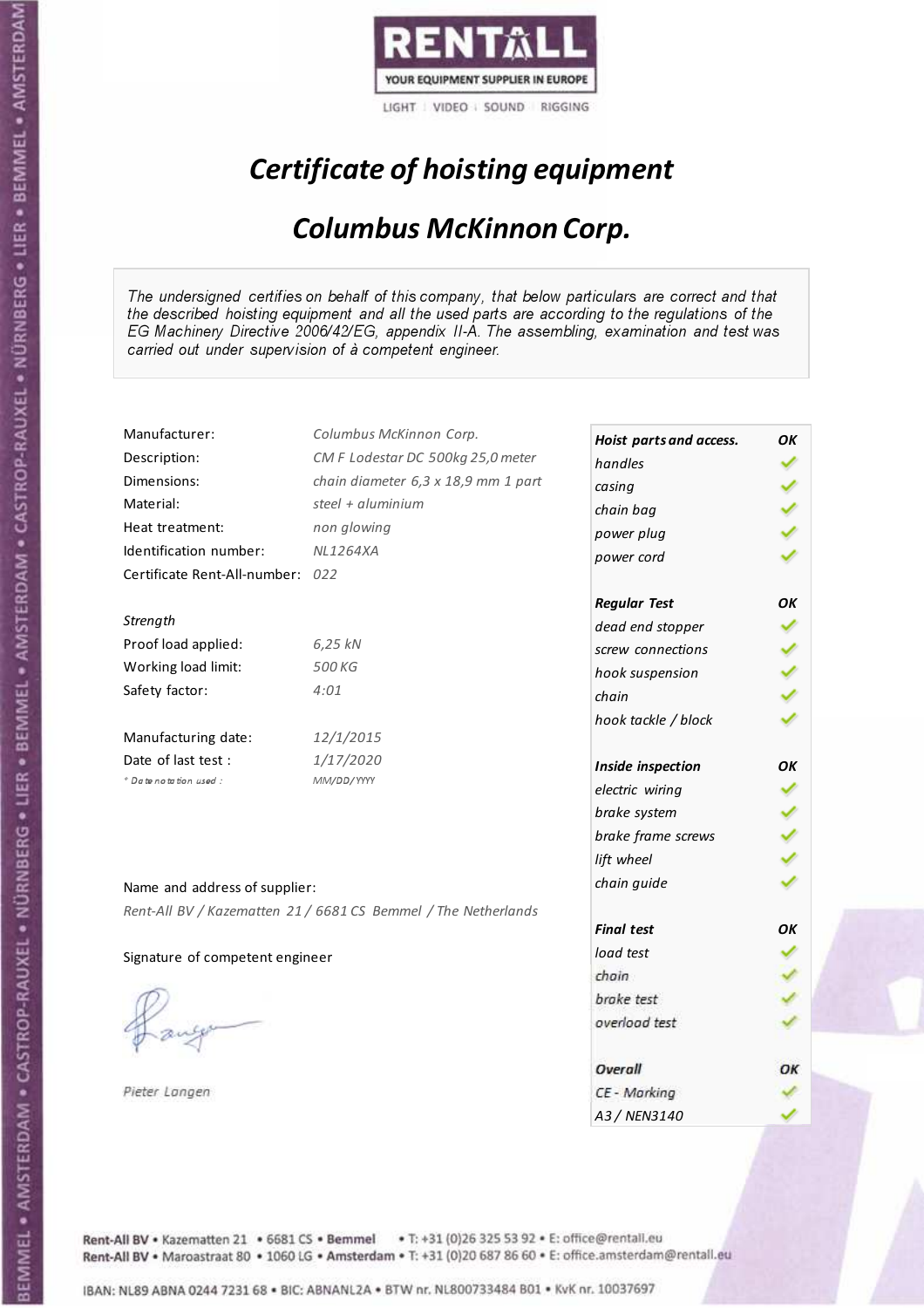

# Certificate of hoisting equipment

### Columbus McKinnon Corp.

The undersigned certifies on behalf of this company, that below particulars are correct and that the described hoisting equipment and all the used parts are according to the regulations of the EG Machinery Directive 2006/42/EG, appendix II-A. The assembling, examination and test was carried out under supervision of à competent engineer.

| Manufacturer:                    | Columbus McKinnon Corp.                                        | Hoist parts and access. | OK |
|----------------------------------|----------------------------------------------------------------|-------------------------|----|
| Description:                     | CM F Lodestar DC 500kg 25,0 meter                              | handles                 |    |
| Dimensions:                      | chain diameter 6,3 x 18,9 mm 1 part                            | casing                  |    |
| Material:                        | steel + aluminium                                              | chain bag               |    |
| Heat treatment:                  | non glowing                                                    | power plug              |    |
| Identification number:           | <b>NL1266XA</b>                                                | power cord              |    |
| Certificate Rent-All-number: 036 |                                                                |                         |    |
|                                  |                                                                | <b>Regular Test</b>     | OK |
| Strength                         |                                                                | dead end stopper        |    |
| Proof load applied:              | 6,25 kN                                                        | screw connections       |    |
| Working load limit:              | 500 KG                                                         | hook suspension         |    |
| Safety factor:                   | 4:01                                                           | chain                   |    |
|                                  |                                                                | hook tackle / block     |    |
| Manufacturing date:              | 12/1/2015                                                      |                         |    |
| Date of last test:               | 1/17/2020                                                      | Inside inspection       | OΚ |
| * Date notation used :           | MM/DD/YYYY                                                     | electric wiring         |    |
|                                  |                                                                | brake system            |    |
|                                  |                                                                | brake frame screws      |    |
|                                  |                                                                | lift wheel              |    |
| Name and address of supplier:    |                                                                | chain guide             |    |
|                                  | Rent-All BV / Kazematten 21 / 6681 CS Bemmel / The Netherlands |                         |    |
|                                  |                                                                | <b>Final test</b>       | OK |
| Signature of competent engineer  |                                                                | load test               |    |
|                                  |                                                                | chain                   |    |
|                                  |                                                                | brake test              |    |
|                                  |                                                                | overload test           |    |
|                                  |                                                                |                         |    |
|                                  |                                                                | Overall                 | ОΚ |
| Pieter Langen                    |                                                                | CE - Marking            |    |
|                                  |                                                                | A3/NFN3140              |    |

Rent-All BV . Kazematten 21 . 6681 CS . Bemmel . T: +31 (0)26 325 53 92 . E: office@rentall.eu Rent-All BV · Maroastraat 80 · 1060 LG · Amsterdam · T: +31 (0)20 687 86 60 · E: office.amsterdam@rentall.eu

IBAN: NL89 ABNA 0244 7231 68 . BIC: ABNANL2A . BTW nr. NL800733484 B01 . KvK nr. 10037697